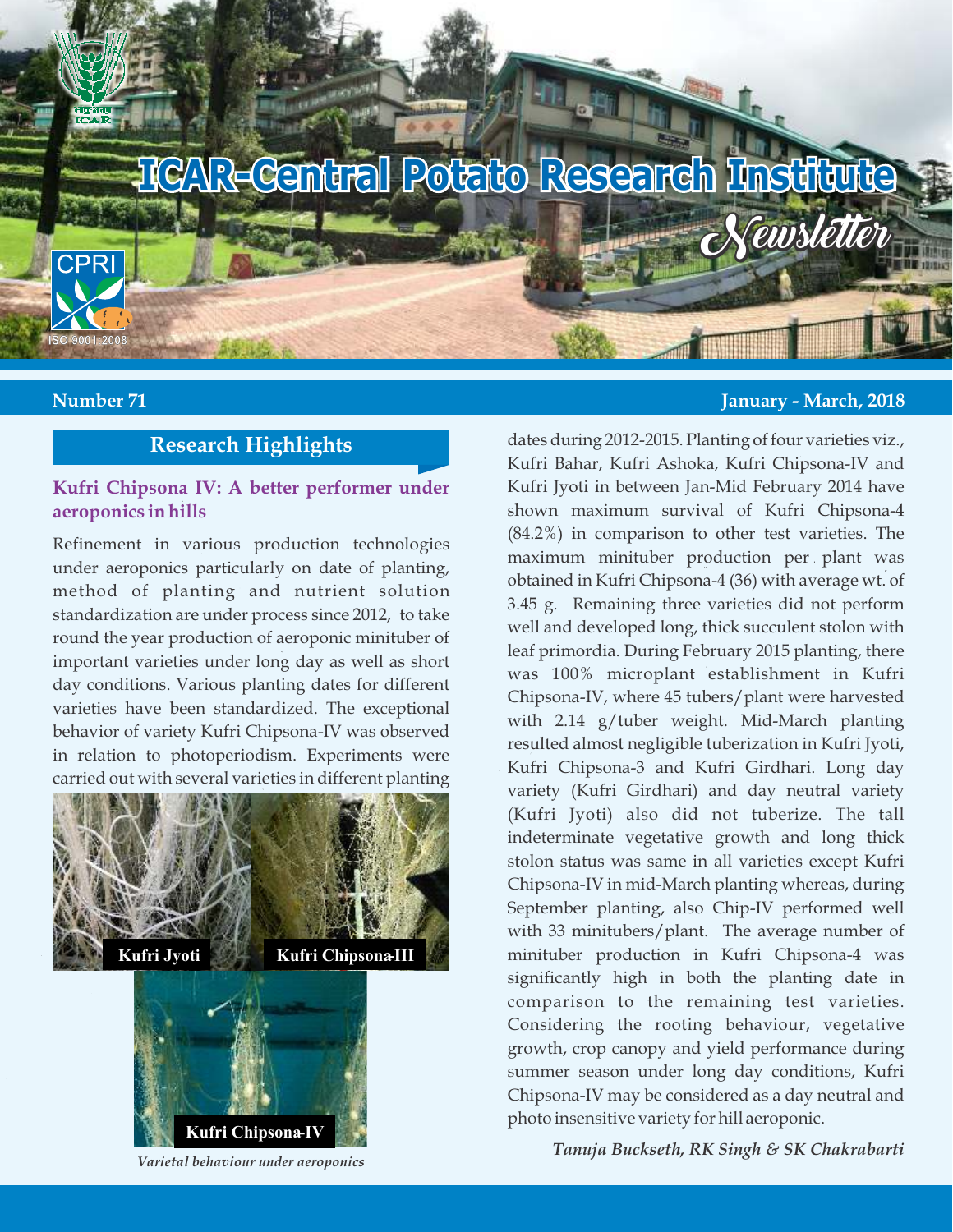#### **Canopy temperature: a reliable water deficit stress indicator in potato**

Canopy temperature indicates the actual energy released by a plant. Analyzed by infrared imaging, canopy temperature provides information on water status, water use and level of stress condition of a plant. As water status of plant is reduced, the correlation between canopy temperature and plant water status becomes stronger. Relatively lower canopy temperature in drought stressed crop plants show a relatively better ability of maintaining plant water status by various plant adaptations. The present work on analysis of canopy temperature in potato under water deficit stress has been undertaken at ICAR-NIASM, Baramati (MH) using Plant Phenomics facility. The infrared camera Vario $\mathsf{CAM}^\circ$ High Definition was used for capturing IR images of the plants. IRBIS<sup>®</sup>3 analysis software used for analysis



*IR images of K. Jyoti (A) and K. Chipsona (B).*

of thermographic image data and for comfortably drafting thermographic reports. Canopy temperature can be a much more reliable indicator to determine



*Canopy temperature under water decit stress* 

water deficit stress. Two potato genotypes K. Jyoti (drought tolerant) and K. Chipsona-3 (drought susceptible) were subjected to water deficit stress i.e. control (100% of Field Capacity), S1 (50% of FC) and S2 (No water). Canopy temperature was analysed using Infrared (IR) imaging. Canopy temperature was found to be increasing as intensity of water deficit stress increased in both genotypes. It was observed that canopy temperature was significantly higher in K. Chipsona-3 as compared to K. Jyoti genotype. It suggests that K. Jyoti genotype has the ability to keep canopy temperature lower under severe drought stress. Thus, this parameter will be helpful in screening/identifying the drought tolerant potato genotypes.

- *Sushil S. Changan, Brajesh Singh, Jagadish Rane, Som Dutt, Pinky Raigond, Mahesh Kumar, Anant Mali & Vidyadhar Konde*

#### **Consumers' preferences for potato variety attributes in Shimla, HP**

Despite being the most popular vegetable consumed in India, little is known about consumers' preferences for potato variety attributes. Attributes like taste, color, texture, aroma, etc. play an important role in consumers' decision for purchasing fresh potato in the market.

Knowledge on consumer preferences helps farmers to decide which varieties to be grown that will simultaneously satisfy their preferences as well as the preferences of consumers/traders. It is evident that even after the release of many varieties in India, farmers still continue to adopt local varieties or very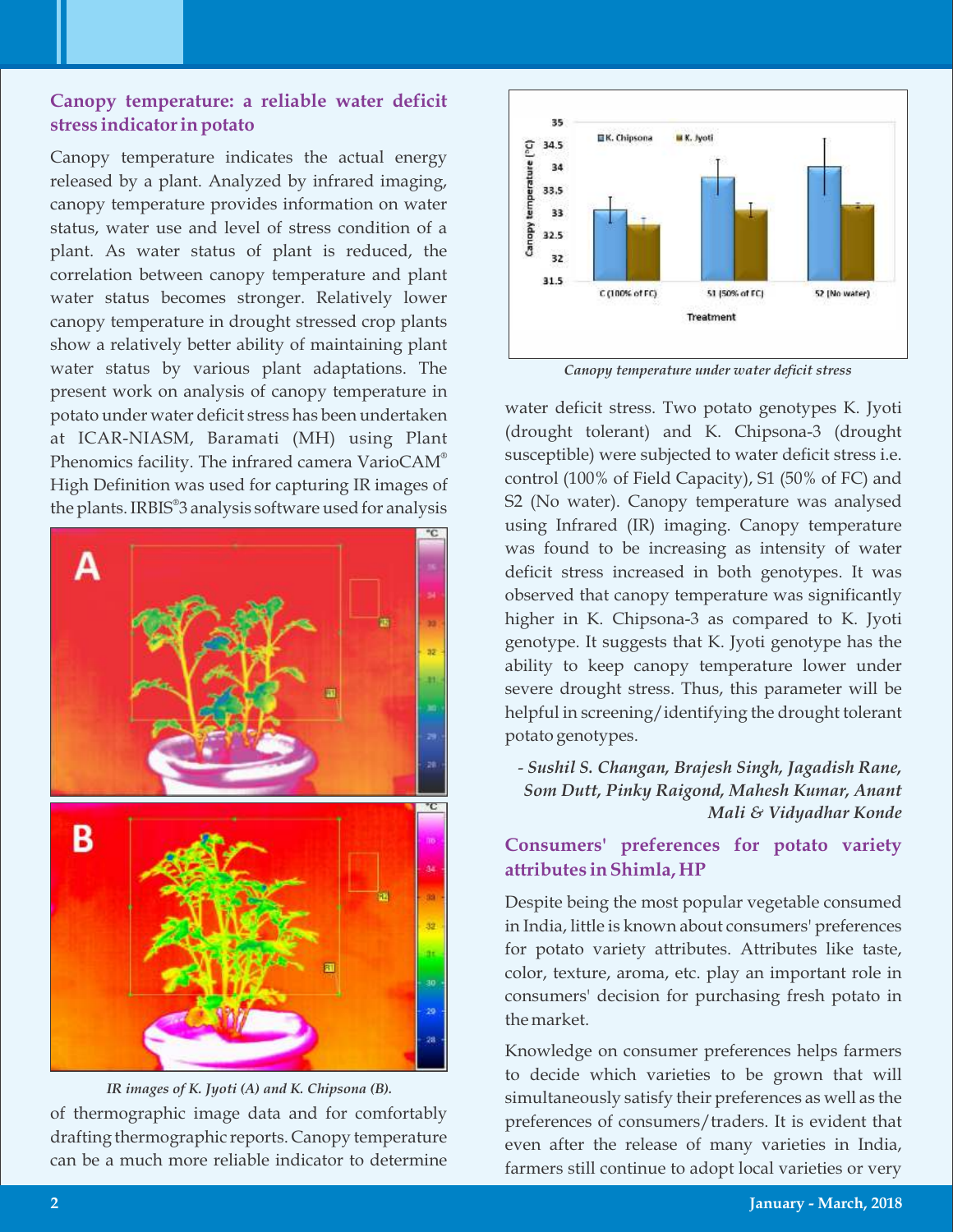

*Consumers' preferences for potato attributes in Shimla*

old improved varieties because of, *inter alia*, higher market demands. Therefore, the knowledge of consumers' preferences for potato variety attributes is very important for researchers in developing new potato varieties and for ensuring remunerative prices for the farmers.

This study aimed to investigate consumers' preferences by interviewing 55 potato consumers of Shimla district by asking them to rate the importance of each attribute (11 in total) while purchasing fresh potato on a five point continuum Likert type scale [from very important (score=5) to not important (score=1)]. The ranking of selected attributes was done based on weighted mean score (WMS). The study revealed that taste (WMS=4.67) stood as the most important attribute for consumers' potato purchase decisions, which was subsequently followed by tuber size (4.58) and skin color (4.4). Based on WMS, the ranks of attributes in order of importance were: taste > tuber size > skin color > aroma > cooking time > texture > shape > skin smoothness > shelf life > flesh color > eye's depth. The findings of the study may be helpful for breeders in their breeding programme as well as farmers in selection of potato varieties.

> *P Kharumnuid, NK Pandey, Dhiraj K Singh & Shilpa Attri*

## **Development of modified and rapid protocol for estimation of DNA content and ploidy analysis in potato**

Understanding the ploidy level and 2C DNA content in the potato clones has prime importance. We have developed and tested the protocol for determining the ploidy level and 2C DNA content of potato by testing various nuclei isolation buffers with modifications to the available methodologies. Our results clearly showed that modified HPI buffer is the most suitable buffer followed by modified Galbraith's buffer for FACS analysis of potato leaf samples.





*Hemant Kardile, Nirmal Kant Sharma, Vinay Bhardwaj & SK Chakrabarti*

**Transfer of Technology**

## **ICAR-CPRI organized first ever National Potato Day**

ICAR-Central Potato Research Institute organized a one day-long "National Potato Day" on February 15, 2018 at ICAR-CPRI, Regional Station, Modipuram, Meerut (UP). The purpose of this event was to disseminate awareness for increasing consumption and popularizing nutritional values of potatoes. Potato Recipe Competition, Kisan Goshthi, Krishi Pradarshani and Prize distribution ceremony were the main highlights of the event. Shri Rajendra Aggarwal, MP, Meerut-Hapur Lok Sabha was the Chief Guest in the inaugural session. The Chief Guest praised the constant efforts and contribution of the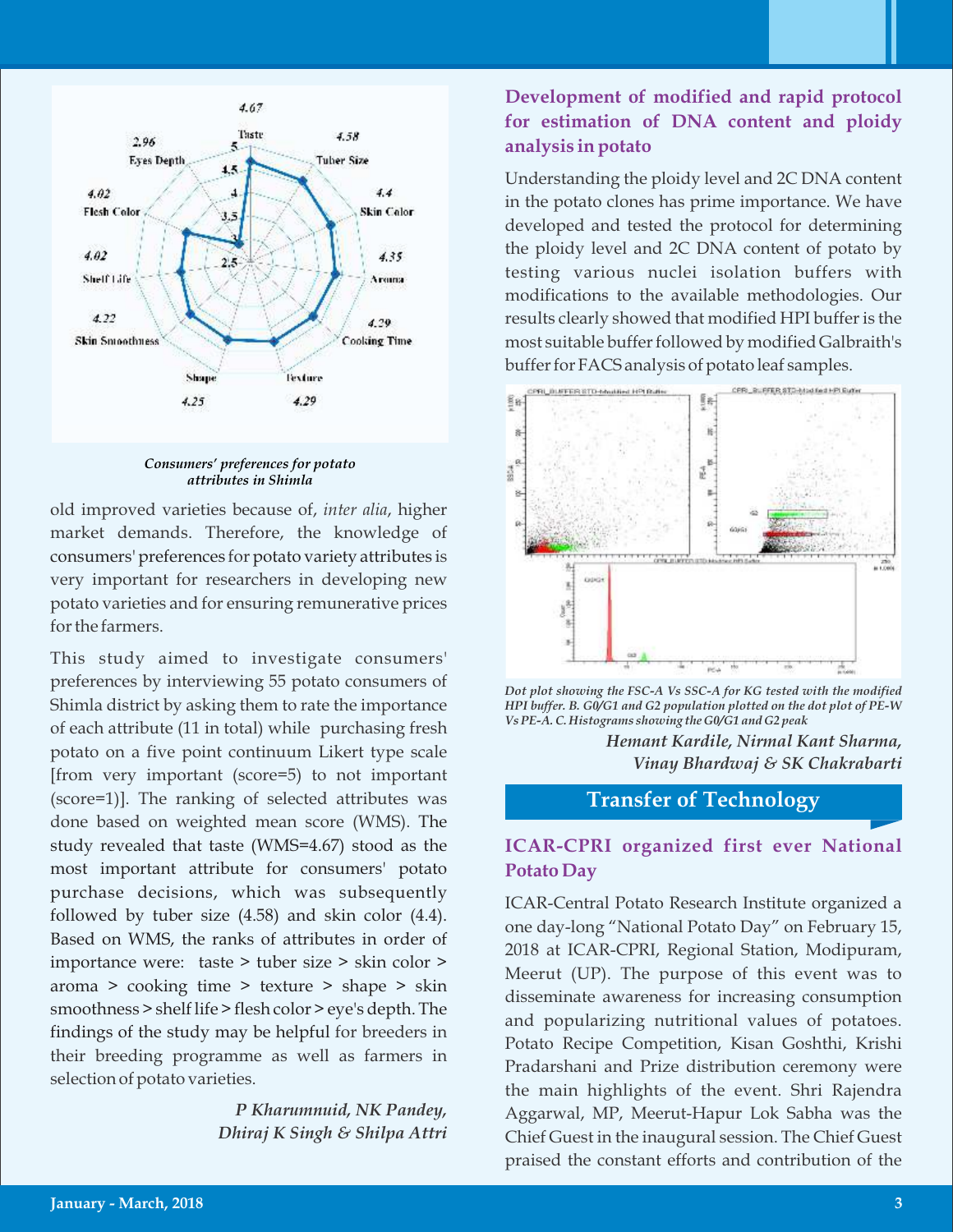Central Potato Research Institute in development of potato technology resulting into phenomenal increase in its production. The "Potato Recipe Competition" was one of the main attraction on the National Potato Day, in which about 100 participants from 17 institutions presented various dishes made from potato in five categories. About 26 public and private organizations displayed their latest technology and information in the exhibition stalls.



#### **Training program on scientific potato cultivation**

A three days training programme on "Scientific potato cultivation" was organized for 16 potato growers of Nainital district, Dehradun during  $15^{\text{th}}$  - $17<sup>th</sup>$  March, 2018 at Shimla. The training programme was sponsored by Agricultural Produce Market Committee (APMC), Nainital. Different aspects of potato cultivation like planting, irrigation, insects and diseases management, nutrient management, postharvest management, etc. were delivered to the



trainees by the expert scientists from the institute. Lecture-cum-discussion, video shows, demonstrations, practical exercises, field and lab visit, etc. were the modes for imparting training to the participants. Traineeswere provided with certificates.

## **Farmers' training program on scientific potato cultivation and diseases management**

ICAR-CPRI, Shimla organized a three days training programme on "Potato seed production and plant protection" during  $21^{\text{st}}$ -23<sup>rd</sup> March, 2018.



The training was sponsored by ATMA, Begusarai, Bihar in which 19 progressive potato farmers from Begusarai district, Bihar participated. In this training programme, different aspects of potato seed production like planting, irrigation, insect and disease pest management, nutrient management, etc. were imparted to the trainees by the scientists of the institute. A variety of training methods, *viz.,* lecture, discussion, video shows, practical exercises, field and lab visits, etc. were used during the training.

## **Live broadcast on the occasion of** *Kisan Unnati Mela* **2018**

live broadcast of the speech of Honorable Prime Minister was arranged on the occasion Kisan Unnati Mela 2018 (16-18 March, 2018) at CPRS, Modipuram. On  $17<sup>th</sup>$  March, 2018, Professor Gaya Prasad, Vice Chancellor, Sardar Vallabh Bhai Patel University of Agriculture and Technology, Meerut was the Chief Guest. On this occasion, about 400 farmers and students participated in the program. All the queries of the farmers on different aspects of crop production were satisfactorily answered by the scientists of the station.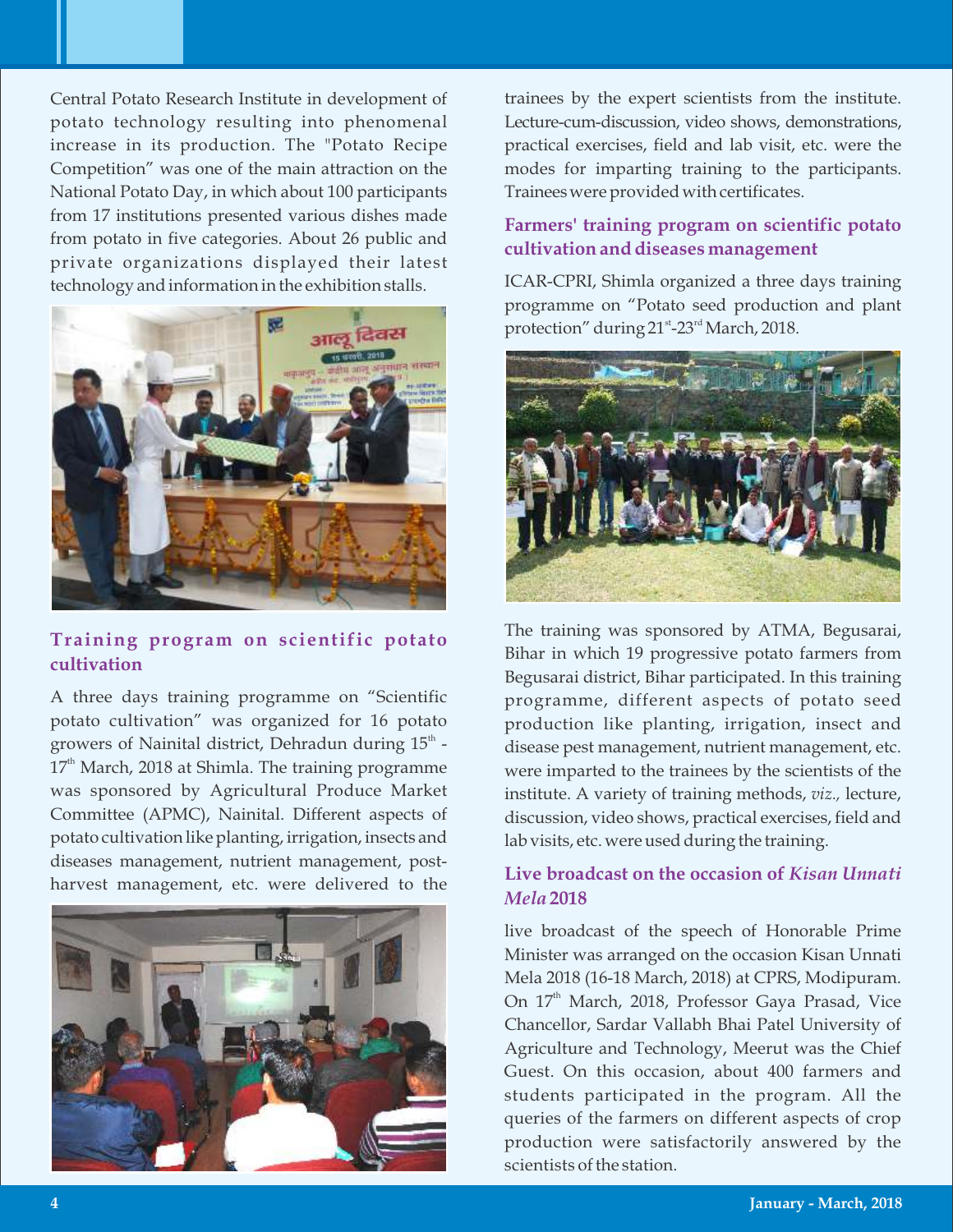

## **ICAR-CPRI Shimla participated in** *Kisan mela* **at Darlaghat**

ICAR-CPRI Shimla participated and put up an exhibition stall during *Kisan mela* at Darlaghat on January 16, 2018 organised by Ambuja Cement Foundation. Various technologies of the institute like live sample of potato varieties, processed products, True Potato Seeds (TPS), minitubers from net house, microtubers from aeroponic system, virus testing kits, etc. were displayed during the exhibition. A large number of farmers, scientists, students, companies, NGO members and other stakeholders visited the CPRI stall and they were made aware about various technologies of the institute.The visitors were also provided with technical bulletins, folders, etc free of cost.



**Live Phone-in Programme at Doordarshan**

Scientists from ICAR-CPRI, Shimla participated in the Live-phone programmes on different subjects on Doordarshan from Jan. to March, 2018. The details of the topics along with experts are given below.

| Month    | <b>Topics</b>                                                                                                                                 | Name of the<br><b>Expert</b> |
|----------|-----------------------------------------------------------------------------------------------------------------------------------------------|------------------------------|
| January  | Potato varieties, Dr. Rajesh Kumar<br>sowing and fertilizer Singh<br>management in higher<br>hills of Himachal<br>pr. Vinod Kumar<br>Pradesh. |                              |
| February | Potato cultivation, Dr. Brajesh Singh<br>harvesting and storage Dr. Jagdev Sharma<br>in lower hills of<br>Himachal Pradesh.                   |                              |
| March    | Management of potato   Dr. Ravinder<br>diseases and pests in $Kumar$<br>mid-hills of Himachal Dr. Aarti Bairwa<br>Pradesh                     |                              |

## **Important Meetings, Events & Visitors**

## **Rajbhashan Hindi Workshop organized at ICAR-Central Potato Research Institute, Shimla**

 $4<sup>th</sup>$  quarterly workshop of Rajbhasha Hindi was organized at ICAR-CPRI, Shimla for skilled supporting staff on 14 March, 2018. This workshop was organized on the topic "Rajbhasha ka Prayog evam Rojmarra Karyon men Istemaal Hone wale Hindi Proformas ko Bharneka Abhayaas" with the aim to promote the usage of Rajbhasha Hindi among the skilled staff in their day to day official work. Mr. Praveen Chandla, Ex-Assistant Director, (Official Language), ICAR-CPRI, Shimla was the Chief Speaker on this occasion. Director, ICAR-CPRI, Shimla welcomed the all the participants and thanked Mr. Praveen Chandla for accepting the invitation of being Chief Speaker.

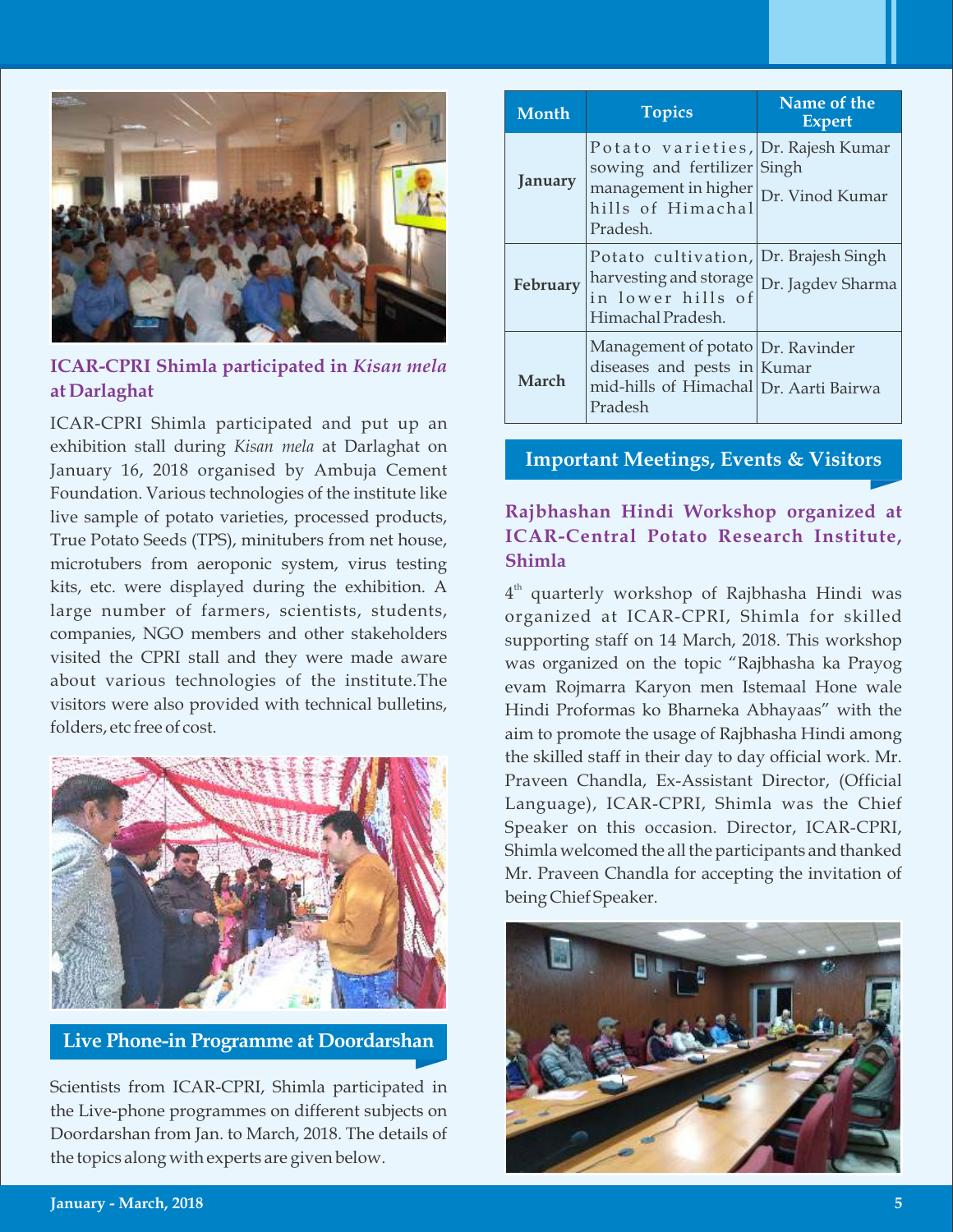Mr. Praveen Chandla in his lecture focused on different Rajbhashaniyam, adhiniyam to let the participants be educated of these niyam, adhiniyam besides difficulties in use thereof in day to day official work. He also provided hands on training to the participants in filling the different proformas being used in day to day disposal of government duties, form which participants got immense benefit.

At the end participants were honoured with award of certificate of participation in the workshop. Mr. Chandla expressed his thanks to the Director, ICAR-CPRI, Shimla for inviting him as Chief Speaker. In continuation, Dr. Rakesh Mani Sharma, Incharge (Official Language) thanked Mr. Praveen Chandla and the participants for their active participation. In *toto* this workshop was a grand success in imparting knowledge of Rajbhasha niyam, adhiniyam and developing interest among the skilled supporting staff in use thereof.

## **Human Resource**

#### **Scientific Promotions**

- 1. Dr. Babita Chaudhary, Senior Scientist, ICAR-CPRI, Regional Station, Modipuram promoted to the next higher grade of PS (RGP Rs. 10,000/-) under CAS w.e.f. 30.12.2016
- 2. Dr.(Ms.) Dalamu, Scientist (RGP Rs. 6,000), ICAR-CPRI, Shimla promoted to the next higher grade of Scientist (RGP Rs. 7,000/-) under CAS w.e.f. 27.04.2015
- 3. Dr. Ravinder Kumar, Scientist (RGP Rs.6,000), ICAR-CPRI, Shimla promoted to the next higher grade of Scientist (RGP Rs. 7,000/-) under CAS w.e.f. 02.05.2015
- 4. Dr. (Mrs.) Ratna Preeti Kaur, Scientist (RGP Rs.6,000), ICAR-CPRI, Regional Station, Jalandhar promoted to the next higher grade of Scientist (RGP Rs. 7,000/-) under CAS w.e.f. 15.12.2015
- 5. Dr. (Ms.) Aarti Bairwa, Scientist (RGP Rs.6,000), ICAR-CPRI, Shimla promoted to the next higher grade of Scientist (RGP Rs. 7,000/-) under CAS w.e.f. 01.01.2017
- 6. Dr. Raj Kumar Singh, Sr. Scientist (RGP Rs.8,000), ICAR-CPRI, Regional Station, Patna promoted to the next higher grade of Sr. Scientist (RGP Rs. 9,000) under CAS w.e.f. 23.10.2015
- 7. Dr. Jagesh Kumar Tiwari, Scientist, ICAR-CPRI, Shimla promoted to the next higher grade of Sr. Scientist (RGP Rs. 8,000/-) under CAS w.e.f. 07.01.2017

# **Technical**

#### **Promotions**

- 1. Sh. Vinod Kumar, Tech. Officer, ICAR-CPRI, Shimla promoted to Sr. Tech. Officer w.e.f. 14.07.2016
- 2. Sh. Yogesh, Tech. Officer, ICAR-CPRI, Shimla promoted to Sr. Tech. Officer w.e.f. 01.02.2007 (on review)
- 3. Sh. Udaivir Singh, Tech. Officer, ICAR-CPRI, Regional Station, Modipuram, promoted to Sr. Tech. Officer w.e.f. 16.02.2017
- 4. Dr. Rakesh Mani Sharma, ACTO, ICAR-CPRI, Shimla promoted to Chief Tech. Officer w.e.f. 17.03.2017

#### **Transfers**

1. Sh. Syed Danish Abbas Rizvi, Tech. Asstt. ICAR-CPRI, Regional Station, Patna transferred to ICAR-CPRI, Regional Station,, Modipuram

#### **Retirement**

- 1. Sh. Vinod Gir, Technician, ICAR-CPRI, Regional Station, Patna, took VRS on 01.01.2018
- 2. Sh. Parkash Ram, Tractor Driver, ICAR-CPRI, Regional Station, Gwalior compulsory retired on 16.01.2018
- 3. Sh. Bosterwill Langestiech, Sr. Tech. Asstt, ICAR-CPRI, Regional Station, Shillong retired on 28.02.2018

## **Administrative Grant of MACP Benefit**

- 1. Sh. Ramesh Kumar Gupta, UDC, ICAR-CPRI, Regional Station, Patna, granted 2nd MACP w.e.f 12.03.2017(on review)
- 2. Sh. Sukh Pal Sharma, Asstt. ICAR-CPRI, Regional Station, Jalandhar, granted 3rd MACP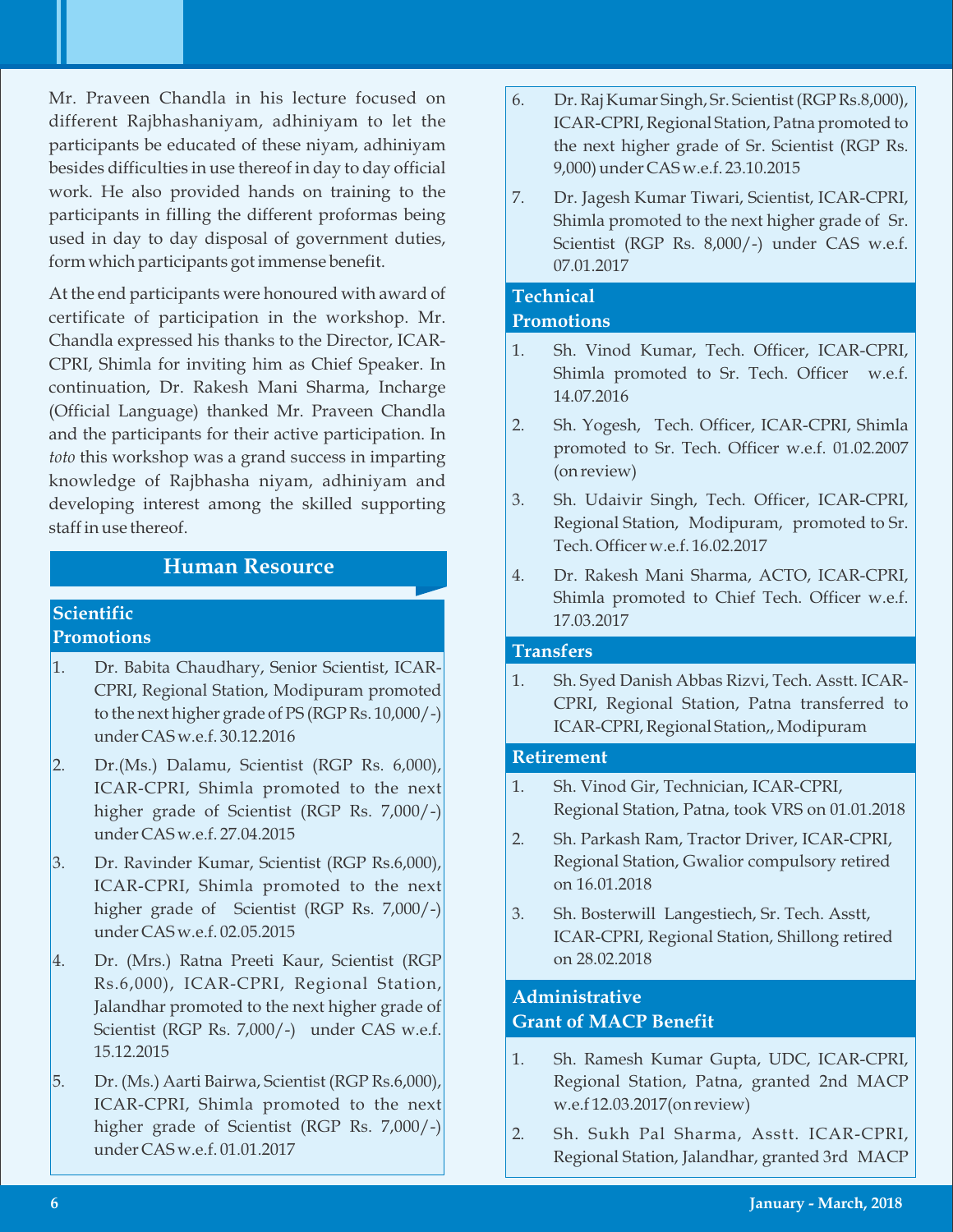- 3. Sh. Jagdish Chand, Asstt. ICAR-CPRI, Shimla, granted 3rd MACP w.e.f. 28.10.2017
- 4. Sh. Tej Singh, UDC, ICAR-CPRI, Shimla, granted 2nd MACP w.e.f. 16.09.2017
- 5. Sh. Rakesh Negi, LDC, ICAR-CPRI, Shimla, granted 2nd MACP w.e.f 18.10.2017
- 6. Sh. Raghubir Singh, LDC, ICAR-CPRI, Shimla, granted 2nd MACP w.e.f 19.11.2017
- 7. Sh. Naresh Kumar, LDC, ICAR-CPRI, Regional Station, Jalandhar, granted 2nd MACP w.e.f 27.12.2010

#### **Skilled Supporting Staff**

#### **Grant of MACP Benefit**

- 1. Sh. Tapan Burman, SSS, ICAR-CPRI, Regional Station, Patna, granted 3rd MACP w.e.f. 10.03.2017
- 2. Sh. Roshan Lal, SSS, ICAR-CPRI, Shimla, granted 3rd MACP w.e.f. 17.11.2017
- 3. Sh. Kanhiya Prasad, SSS, ICAR-CPRI, Shimla, granted 3rd MACP w.e.f. 27.11.2017
- 4. Sh. Bir Bahadur, SSS, ICAR-CPRI, Shimla, granted 3rd MACP w.e.f. 27.11.2017
- 5. Sh. Sita Ram, SSS, ICAR-CPRI, Regional Station, Kufri, granted 1st MACP w.e.f. 19.07.2017
- 6. Sh. Madan Lal, SSS, ICAR-CPRI, Regional Station, Kufri, granted 1st MACP w.e.f. 19.07.2017
- 7. Sh. Jia Lal, SSS, ICAR-CPRI, Regional Station, Kufri, granted 1st MACP w.e.f. 19.07.2017
- 8. Sh. Roop Singh, SSS, ICAR-CPRI, Regional Station, Kufri, granted 1st MACP w.e.f. 19.07.2017
- 9. Sh. Hira Singh, SSS, ICAR-CPRI, Shimla, granted 1st MACP w.e.f. 20.07.2017
- 10. Sh. Mani Ram, SSS, ICAR-CPRI, Regional Station, Modipuram , granted 1st MACP w.e.f. 21.07.2017
- 11. Sh. Raj Pal, SSS, ICAR-CPRI, Regional Station, Modipuram , granted 1st MACP w.e.f. 22.07.2017
- 12. Sh. Parsu Ram, SSS, ICAR-CPRI, Regional Station, Gwalior, granted 1st MACP w.e.f. 24.07.2017
- 13. Sh. Bharat Singh, SSS, ICAR-CPRI, Regional Station, Gwalior, granted 1st MACP w.e.f. 24.07.2017
- 14. Sh. Punjab Singh, SSS, ICAR-CPRI, Regional Station, Gwalior, granted 1st MACP w.e.f. 24.07.2017
- 15. Sh. Ram Prakash, SSS, ICAR-CPRI, Regional Station, Gwalior, granted 1st MACP w.e.f. 24.07.2017
- 16. Sh. Manu Singh, SSS, ICAR-CPRI, Regional Station, Gwalior, granted 1st MACP w.e.f. 24.07.2017
- 17. Sh. J. Bhojan, SSS, ICAR-CPRI, Regional Station, Muthorai, granted 1st MACP w.e.f. 25.07.2017
- 18. Smt. S.Pankjam, SSS, ICAR-CPRI, Regional Station, Muthorai, granted 1st MACP w.e.f. 25.07.2017
- 19. Sh. K. Ramasamy, SSS, ICAR-CPRI, Regional Station, Muthorai, granted 1st MACP w.e.f. 25.07.2017
- 20. Sh. Bishnu Rai, SSS, ICAR-CPRI, Regional Station, Patna, granted 1st MACP w.e.f. 27.07.2017
- 21. Sh. Ram Nath, SSS, ICAR-CPRI, Regional Station, Jalandhar, granted 1st MACP w.e.f. 03.08.2017
- 22. Sh. Jagnan Nath, SSS, ICAR-CPRI, Regional Station, Jalandhar, granted 1st MACP w.e.f. 03.08.2017

#### **Retirement**

- 1. Sh. Mangtey, SSS, ICAR-CPRI, Regional Station, Modipuram, retired on 31.01.2018
- 2. Sh. Ram Rattan, SSS, ICAR-CPRI, Regional Station, Gwalior, retired on 31.01.2018
- 3. Sh. Khem Chand, SSS, ICAR-CPRI, Shimla, retired on 28.02.2018
- 4. Sh. Ramji Lal, SSS, ICAR-CPRI, Regional Station, Gwalior, retired on 28.02.2018
- 5. Ms. Niranjan Kaur, SSS, ICAR-CPRI, Regional Station, Jalandhar, retired on 28.02.2018